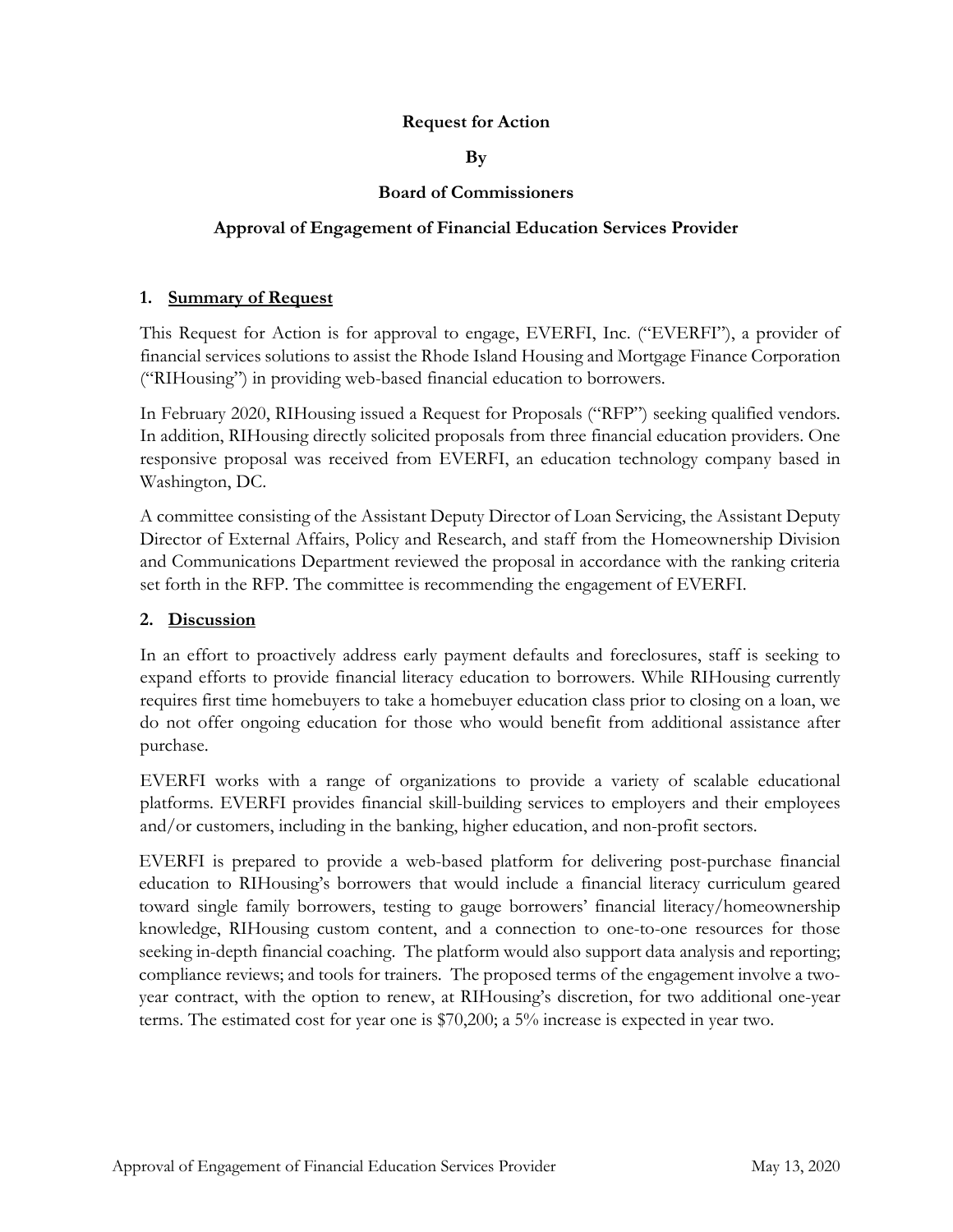# **3. Recommendation**

Staff recommends that the Board of Commissioners approve the resolution set forth in Attachment A authorizing the engagement of EVERFI.

# **4. Attachments**

A. Resolution